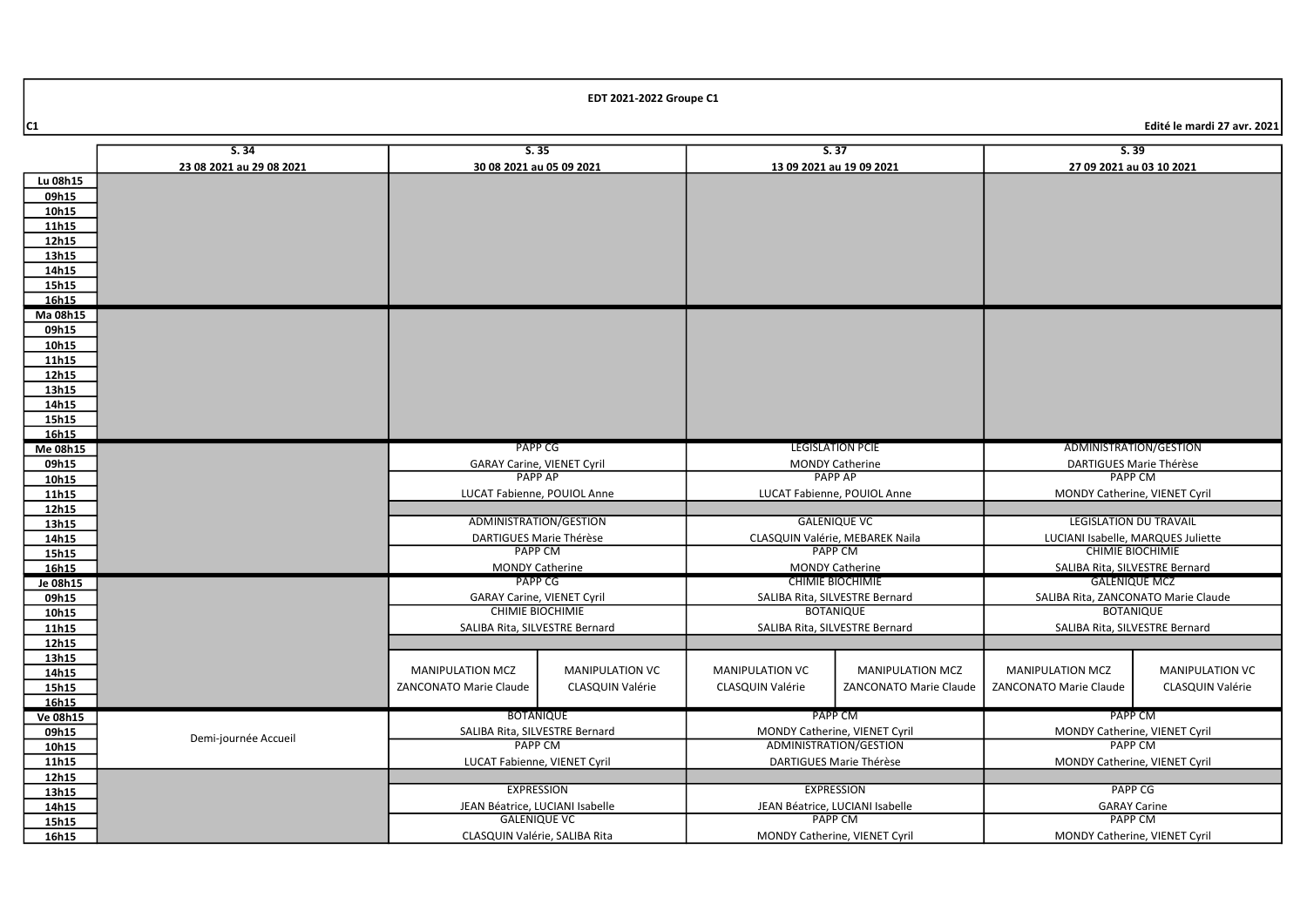|                | S.41                                                |                         | S.44                                  |                                        | S.46                                                       |                        | S.48                                                             |                               |
|----------------|-----------------------------------------------------|-------------------------|---------------------------------------|----------------------------------------|------------------------------------------------------------|------------------------|------------------------------------------------------------------|-------------------------------|
|                | 11 10 2021 au 17 10 2021                            |                         | 01 11 2021 au 07 11 2021              |                                        | 15 11 2021 au 21 11 2021                                   |                        | 29 11 2021 au 05 12 2021                                         |                               |
| Lu 08h15       |                                                     |                         |                                       |                                        |                                                            |                        |                                                                  |                               |
| 09h15          |                                                     |                         |                                       |                                        |                                                            |                        |                                                                  |                               |
| 10h15          |                                                     |                         |                                       |                                        |                                                            |                        |                                                                  |                               |
| 11h15          |                                                     |                         |                                       |                                        |                                                            |                        |                                                                  |                               |
| 12h15          |                                                     |                         |                                       |                                        |                                                            |                        |                                                                  |                               |
| 13h15          |                                                     |                         |                                       |                                        |                                                            |                        |                                                                  |                               |
| 14h15          |                                                     |                         |                                       |                                        |                                                            |                        |                                                                  |                               |
| 15h15          |                                                     |                         |                                       |                                        |                                                            |                        |                                                                  |                               |
| 16h15          |                                                     |                         |                                       |                                        |                                                            |                        |                                                                  |                               |
| Ma 08h15       |                                                     |                         |                                       |                                        |                                                            |                        |                                                                  |                               |
| 09h15          |                                                     |                         |                                       |                                        |                                                            |                        |                                                                  |                               |
| 10h15          |                                                     |                         |                                       |                                        |                                                            |                        |                                                                  |                               |
| 11h15          |                                                     |                         |                                       |                                        |                                                            |                        |                                                                  |                               |
| 12h15          |                                                     |                         |                                       |                                        |                                                            |                        |                                                                  |                               |
| 13h15          |                                                     |                         |                                       |                                        |                                                            |                        |                                                                  |                               |
| 14h15          |                                                     |                         |                                       |                                        |                                                            |                        |                                                                  |                               |
| 15h15          |                                                     |                         |                                       |                                        |                                                            |                        |                                                                  |                               |
| 16h15          |                                                     |                         |                                       |                                        |                                                            |                        |                                                                  |                               |
| Me 08h15       | <b>PAPP CV</b>                                      |                         | <b>PAPP AP</b>                        |                                        | <b>LEGISLATION PCIE</b>                                    |                        | <b>CHIMIE BIOCHIMIE</b>                                          |                               |
| 09h15          | <b>GARAY Carine, VIENET Cyril</b>                   |                         | POUIOL Anne, VIENET Cyril             |                                        | MONDY Catherine, SALIBA Rita                               |                        | SALIBA Rita, SILVESTRE Bernard                                   |                               |
| 10h15          | PAPP BS                                             |                         | <b>MICROBIOLOGIE</b>                  |                                        | <b>EXPRESSION</b>                                          |                        | <b>PAPP IP</b>                                                   |                               |
| 11h15          | SILVESTRE Bernard                                   |                         |                                       | CENTIS Sylvie, DARTIGUES Marie Thérèse | JEAN Béatrice, LUCIANI Isabelle                            |                        | <b>PARELON Isabelle</b>                                          |                               |
| 12h15          |                                                     |                         |                                       |                                        |                                                            |                        |                                                                  |                               |
| 13h15          | <b>EXPRESSION</b>                                   |                         |                                       |                                        | <b>PAPP BS</b>                                             |                        | <b>MICROBIOLOGIE</b>                                             |                               |
| 14h15          | JEAN Béatrice, LUCIANI Isabelle                     |                         | <b>MANIPULATION ER</b>                | <b>MANIPULATION VC</b>                 | SILVESTRE Bernard, VIENET Cyril<br><b>CHIMIE BIOCHIMIE</b> |                        | CENTIS Sylvie, DARTIGUES Marie Thérèse<br>ADMINISTRATION/GESTION |                               |
| 15h15          | <b>CHIMIE BIOCHIMIE</b>                             |                         | <b>ROGALLE Estelle</b>                | CLASQUIN Valérie                       |                                                            |                        |                                                                  |                               |
| 16h15          | SALIBA Rita, SILVESTRE Bernard                      |                         |                                       | <b>LEGISLATION DU TRAVAIL</b>          | SALIBA Rita, SILVESTRE Bernard<br><b>GALENIQUE MCZ</b>     |                        | DARTIGUES Marie Thérèse<br><b>PAPP CM</b>                        |                               |
| Je 08h15       | <b>GALENIQUE VC</b>                                 |                         | LUCIANI Isabelle, MARQUES Juliette    |                                        | SALIBA Rita, ZANCONATO Marie Claude                        |                        |                                                                  |                               |
| 09h15<br>10h15 | CLASQUIN Valérie, SALIBA Rita<br>PAPP <sub>CM</sub> |                         | <b>PAPP CM</b>                        |                                        | <b>GALENIQUE MCZ</b>                                       |                        | MONDY Catherine, VIENET Cyril<br><b>PAPP CM</b>                  |                               |
| 11h15          | MONDY Catherine, VIENET Cyril                       |                         | LUCAT Fabienne. MONDY Catherine       |                                        | SALIBA Rita, ZANCONATO Marie Claude                        |                        | MONDY Catherine, VIENET Cyril                                    |                               |
| 12h15          |                                                     |                         |                                       |                                        |                                                            |                        |                                                                  |                               |
| 13h15          |                                                     |                         |                                       | PAPP AP                                |                                                            |                        | <b>COMMENTAIRE AP</b>                                            | <b>COMMENTAIRE VC</b>         |
| 14h15          | <b>MANIPULATION MCZ</b>                             | <b>MANIPULATION VC</b>  |                                       | LUCAT Fabienne, POUIOL Anne            | <b>MANIPULATION MCZ</b>                                    | <b>MANIPULATION VC</b> | POUIOL Anne                                                      | <b>CLASQUIN Valérie</b>       |
| 15h15          | <b>ZANCONATO Marie Claude</b>                       | <b>CLASQUIN Valérie</b> |                                       | <b>GALENIQUE MCZ</b>                   | <b>ZANCONATO Marie Claude</b>                              | CLASQUIN Valérie       | <b>GALENIQUE MCZ</b>                                             |                               |
| 16h15          |                                                     |                         | MEBAREK Naila, ZANCONATO Marie Claude |                                        |                                                            |                        | SALIBA Rita, ZANCONATO Marie Claude                              |                               |
| Ve 08h15       | PAPP CM                                             |                         | <b>CHIMIE BIOCHIMIE</b>               |                                        | <b>PAPP AP</b>                                             |                        |                                                                  |                               |
| 09h15          | MONDY Catherine, VIENET Cyril                       |                         | SALIBA Rita, SILVESTRE Bernard        |                                        | POUIOL Anne, VIENET Cyril                                  |                        | <b>MANIPULATION MCP</b>                                          | <b>MANIPULATION VC</b>        |
| 10h15          | ADMINISTRATION/GESTION                              |                         |                                       | <b>PAPP BS</b>                         |                                                            | <b>PAPP CV</b>         |                                                                  | <b>CLASQUIN Valérie</b>       |
| 11h15          | DARTIGUES Marie Thérèse                             |                         | SILVESTRE Bernard, VIENET Cyril       |                                        | LUCAT Fabienne, VIENET Cyril                               |                        | <b>PRADEL Marie Christine</b>                                    |                               |
| 12h15          |                                                     |                         |                                       |                                        |                                                            |                        |                                                                  |                               |
| 13h15          | <b>LEGISLATION PCIE</b>                             |                         | <b>PAPP CM</b>                        |                                        | <b>MICROBIOLOGIE</b>                                       |                        | <b>PAPP IP</b>                                                   |                               |
| 14h15          | MONDY Catherine, SALIBA Rita                        |                         | MONDY Catherine, VIENET Cyril         |                                        | CENTIS Sylvie, DARTIGUES Marie Thérèse                     |                        | PARELON Isabelle, VIENET Cyril                                   |                               |
| 15h15          | <b>PAPP CM</b>                                      |                         | <b>PAPP CV</b>                        |                                        |                                                            | ADMINISTRATION/GESTION |                                                                  | <b>LEGISLATION DU TRAVAIL</b> |
| 16h15          | MONDY Catherine, VIENET Cyril                       |                         | MONDY Catherine, VIENET Cyril         |                                        | DARTIGUES Marie Thérèse                                    |                        | LUCIANI Isabelle, MARQUES Juliette                               |                               |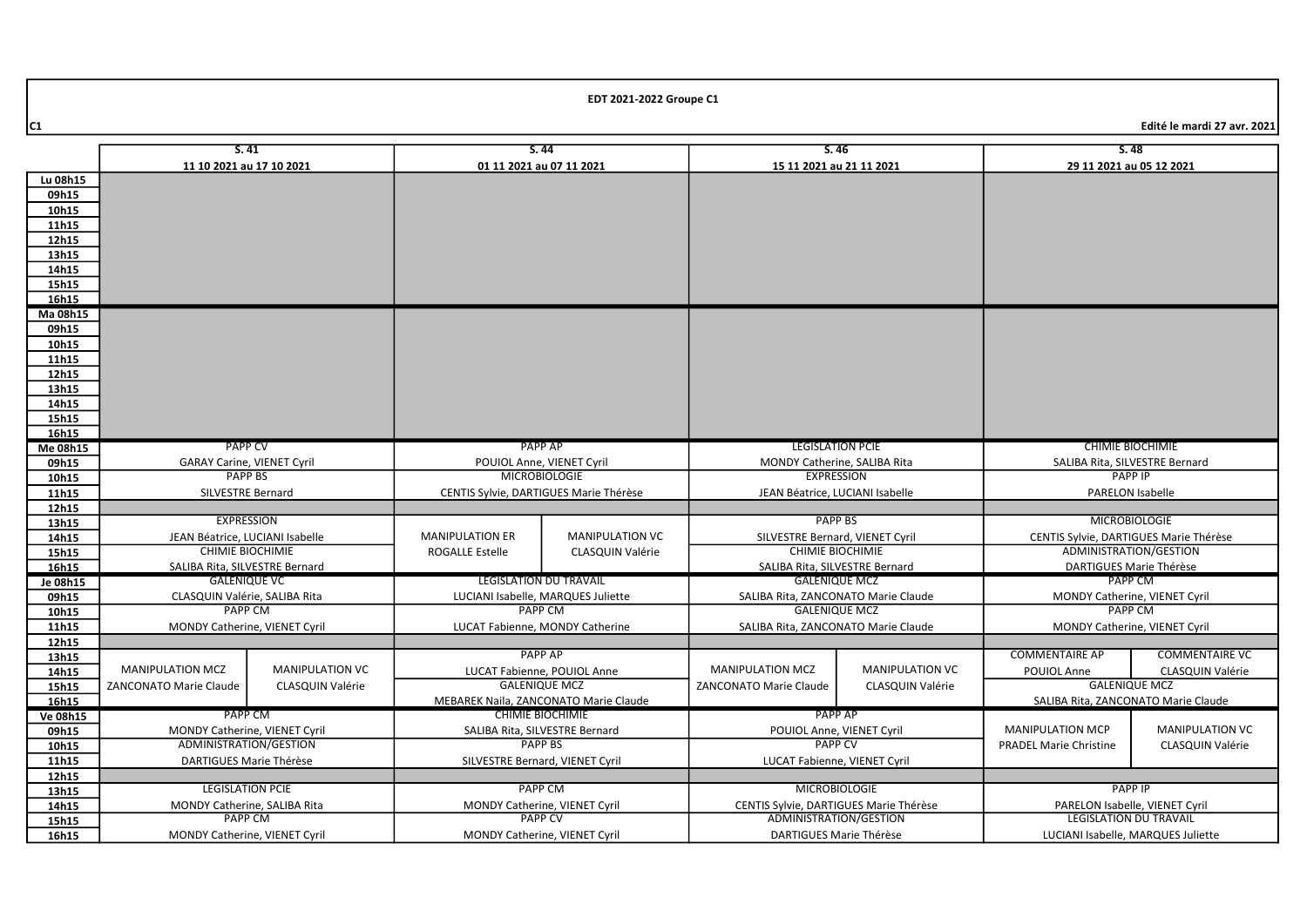|          | S.50<br>13 12 2021 au 19 12 2021       |                       | S.1<br>03 01 2022 au 09 01 2022                 |                         | S.3<br>17 01 2022 au 23 01 2022        |                                     | S.5<br>31 01 2022 au 06 02 2022                                |                        |
|----------|----------------------------------------|-----------------------|-------------------------------------------------|-------------------------|----------------------------------------|-------------------------------------|----------------------------------------------------------------|------------------------|
| Lu 08h15 |                                        |                       |                                                 |                         |                                        |                                     |                                                                |                        |
| 09h15    |                                        |                       |                                                 |                         |                                        |                                     |                                                                |                        |
| 10h15    |                                        |                       |                                                 |                         |                                        |                                     |                                                                |                        |
| 11h15    |                                        |                       |                                                 |                         |                                        |                                     |                                                                |                        |
| 12h15    |                                        |                       |                                                 |                         |                                        |                                     |                                                                |                        |
| 13h15    |                                        |                       |                                                 |                         |                                        |                                     |                                                                |                        |
| 14h15    |                                        |                       |                                                 |                         |                                        |                                     |                                                                |                        |
| 15h15    |                                        |                       |                                                 |                         |                                        |                                     |                                                                |                        |
| 16h15    |                                        |                       |                                                 |                         |                                        |                                     |                                                                |                        |
| Ma 08h15 |                                        |                       |                                                 |                         |                                        |                                     |                                                                |                        |
| 09h15    |                                        |                       |                                                 |                         |                                        |                                     |                                                                |                        |
| 10h15    |                                        |                       |                                                 |                         |                                        |                                     |                                                                |                        |
| 11h15    |                                        |                       |                                                 |                         |                                        |                                     |                                                                |                        |
| 12h15    |                                        |                       |                                                 |                         |                                        |                                     |                                                                |                        |
| 13h15    |                                        |                       |                                                 |                         |                                        |                                     |                                                                |                        |
| 14h15    |                                        |                       |                                                 |                         |                                        |                                     |                                                                |                        |
| 15h15    |                                        |                       |                                                 |                         |                                        |                                     |                                                                |                        |
| 16h15    |                                        |                       |                                                 |                         |                                        |                                     |                                                                |                        |
| Me 08h15 | <b>CHIMIE BIOCHIMIE</b>                |                       | <b>PAPP BS</b>                                  |                         | <b>MICROBIOLOGIE</b>                   |                                     | PHYTOTHERAPIE                                                  |                        |
| 09h15    | SALIBA Rita, SILVESTRE Bernard         |                       | SILVESTRE Bernard, VIENET Cyril                 |                         | CENTIS Sylvie, DARTIGUES Marie Thérèse |                                     | POUIOL Anne                                                    |                        |
| 10h15    | <b>COMMENTAIRE AP</b>                  | <b>COMMENTAIRE VC</b> | <b>CHIMIE BIOCHIMIE</b>                         |                         | <b>CHIMIE BIOCHIMIE</b>                |                                     | <b>PAPP CM</b>                                                 |                        |
| 11h15    | POUIOL Anne<br><b>CLASQUIN Valérie</b> |                       | SALIBA Rita, SILVESTRE Bernard                  |                         | SALIBA Rita, SILVESTRE Bernard         |                                     | <b>MONDY Catherine, VIENET Cyril</b>                           |                        |
| 12h15    |                                        |                       |                                                 |                         |                                        |                                     |                                                                |                        |
| 13h15    | <b>GALENIQUE VC</b>                    |                       | <b>LEGISLATION DU TRAVAIL</b>                   |                         |                                        | ADMINISTRATION/GESTION              |                                                                | <b>PAPP BS</b>         |
| 14h15    | CLASQUIN Valérie, MEBAREK Naila        |                       | LUCIANI Isabelle, MARQUES Juliette              |                         |                                        | DARTIGUES Marie Thérèse             | <b>SILVESTRE Bernard</b>                                       |                        |
| 15h15    | <b>PAPP CM</b>                         |                       | <b>PAPP CM</b>                                  |                         |                                        | <b>PAPP BS</b>                      | <b>MICROBIOLOGIE</b>                                           |                        |
| 16h15    | <b>MONDY Catherine</b>                 |                       | <b>MONDY Catherine</b>                          |                         |                                        | SILVESTRE Bernard, VIENET Cyril     | CENTIS Sylvie, DARTIGUES Marie Thérèse                         |                        |
| Je 08h15 | <b>PAPP BS</b>                         |                       | ADMINISTRATION/GESTION                          |                         |                                        | <b>GALENIQUE MCZ</b>                |                                                                | <b>GALENIQUE VC</b>    |
| 09h15    | SILVESTRE Bernard, VIENET Cyril        |                       |                                                 | DARTIGUES Marie Thérèse |                                        | SALIBA Rita, ZANCONATO Marie Claude | CLASQUIN Valérie, SALIBA Rita                                  |                        |
| 10h15    | PAPP AP                                |                       | <b>GALENIQUE MCZ</b>                            |                         | PAPP AP                                |                                     | <b>GALENIQUE MCZ</b>                                           |                        |
| 11h15    | POUIOL Anne, VIENET Cyril              |                       | SALIBA Rita, ZANCONATO Marie Claude             |                         | POUIOL Anne, VIENET Cyril              |                                     | MEBAREK Naila, ZANCONATO Marie Claude                          |                        |
| 12h15    |                                        |                       |                                                 |                         |                                        |                                     |                                                                |                        |
| 13h15    | <b>MICROBIOLOGIE</b>                   |                       |                                                 |                         |                                        |                                     |                                                                |                        |
| 14h15    | CENTIS Sylvie, DARTIGUES Marie Thérèse |                       | <b>MANIPULATION MCZ</b>                         | <b>MANIPULATION VC</b>  | <b>MANIPULATION VC</b>                 | <b>MANIPULATION MCZ</b>             | <b>MANIPULATION MCZ</b>                                        | <b>MANIPULATION VC</b> |
| 15h15    | ADMINISTRATION/GESTION                 |                       | ZANCONATO Marie Claude                          | <b>CLASQUIN Valérie</b> | <b>CLASQUIN Valérie</b>                | <b>ZANCONATO Marie Claude</b>       | <b>ZANCONATO Marie Claude</b>                                  | CLASQUIN Valérie       |
| 16h15    | DARTIGUES Marie Thérèse                |                       |                                                 |                         |                                        |                                     |                                                                |                        |
| Ve 08h15 | <b>LEGISLATION PCIE</b>                |                       | <b>COMMENTAIRE CG</b>                           | <b>COMMENTAIRE VC</b>   | <b>COMMENTAIRE VC</b>                  | <b>COMMENTAIRE MCP</b>              | <b>CHIMIE BIOCHIMIE</b>                                        |                        |
| 09h15    | MONDY Catherine, SALIBA Rita           |                       | <b>GARAY Carine</b>                             | CLASQUIN Valérie        | CLASQUIN Valérie                       | <b>PRADEL Marie Christine</b>       | SALIBA Rita, SILVESTRE Bernard                                 |                        |
| 10h15    | <b>PAPP BS</b>                         |                       | <b>MICROBIOLOGIE</b>                            |                         | <b>PAPP CM</b>                         |                                     | <b>COMMENTAIRE CG</b>                                          | <b>COMMENTAIRE VC</b>  |
| 11h15    | SILVESTRE Bernard, VIENET Cyril        |                       | CENTIS Sylvie, DARTIGUES Marie Thérèse          |                         | MONDY Catherine, VIENET Cyril          |                                     | <b>GARAY Carine</b>                                            | CLASQUIN Valérie       |
| 12h15    |                                        |                       |                                                 |                         |                                        |                                     |                                                                |                        |
| 13h15    | <b>PAPP CM</b>                         |                       | <b>PAPP CM</b>                                  |                         | <b>LEGISLATION PCIE</b>                |                                     | <b>PAPP CM</b>                                                 |                        |
| 14h15    | MONDY Catherine, VIENET Cyril          |                       | MONDY Catherine, VIENET Cyril<br><b>PAPP AP</b> |                         |                                        | MONDY Catherine, SALIBA Rita        | MONDY Catherine, VIENET Cyril<br><b>LEGISLATION DU TRAVAIL</b> |                        |
| 15h15    | <b>EXPRESSION</b>                      |                       |                                                 |                         |                                        | <b>EXPRESSION</b>                   |                                                                |                        |
| 16h15    | JEAN Béatrice, LUCIANI Isabelle        |                       | POUIOL Anne, VIENET Cyril                       |                         | JEAN Béatrice, LUCIANI Isabelle        |                                     | LUCIANI Isabelle, MARQUES Juliette                             |                        |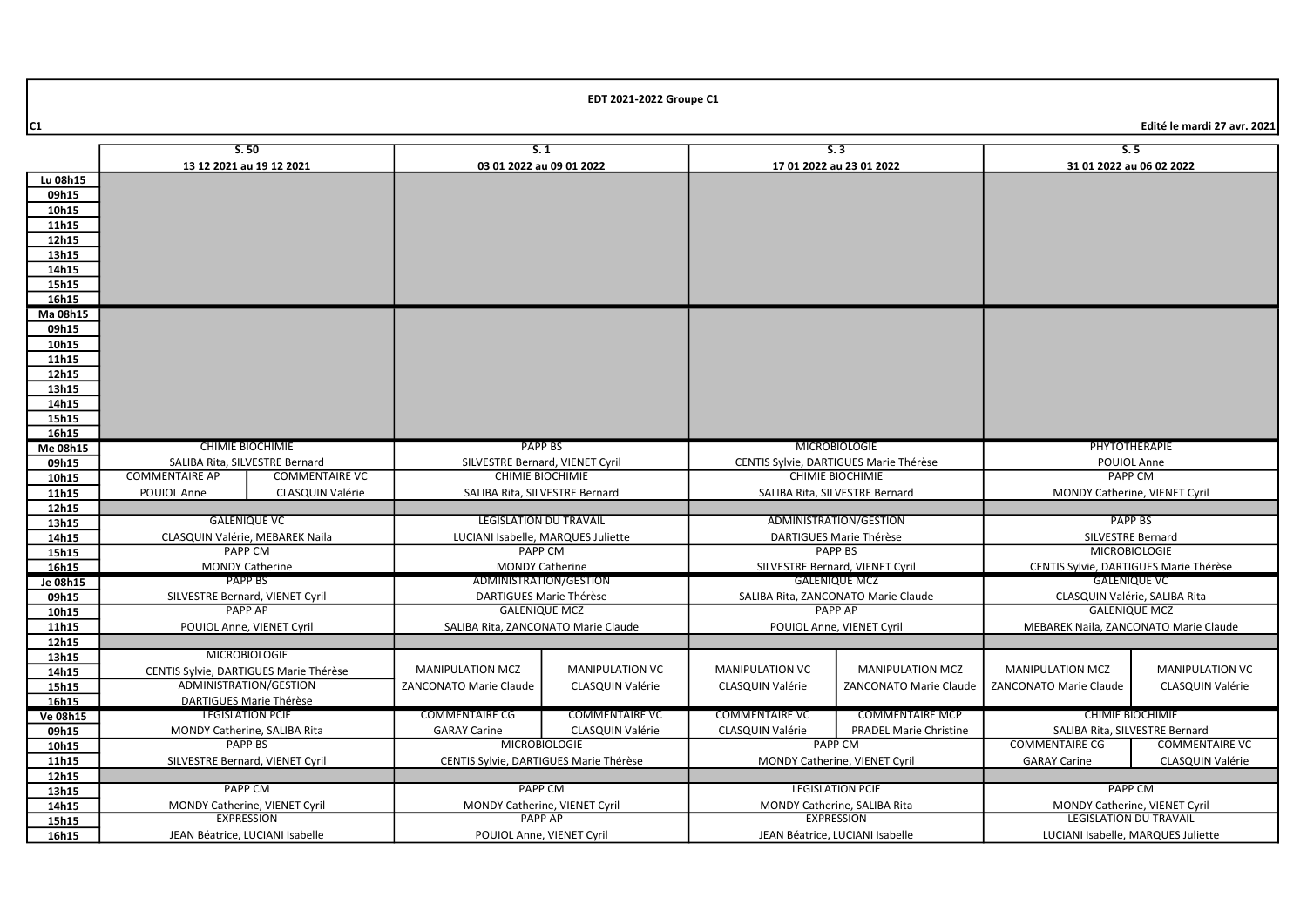|          | S.7<br>S.10                            |                                 | S.12                                              |                       | S.14                                |                                        |                                 |                               |
|----------|----------------------------------------|---------------------------------|---------------------------------------------------|-----------------------|-------------------------------------|----------------------------------------|---------------------------------|-------------------------------|
|          | 14 02 2022 au 20 02 2022               |                                 | 07 03 2022 au 13 03 2022                          |                       | 21 03 2022 au 27 03 2022            |                                        | 04 04 2022 au 10 04 2022        |                               |
| Lu 08h15 |                                        |                                 |                                                   |                       |                                     |                                        |                                 |                               |
| 09h15    |                                        |                                 |                                                   |                       |                                     |                                        |                                 |                               |
| 10h15    |                                        |                                 |                                                   |                       |                                     |                                        |                                 |                               |
| 11h15    |                                        |                                 |                                                   |                       |                                     |                                        |                                 |                               |
| 12h15    |                                        |                                 |                                                   |                       |                                     |                                        |                                 |                               |
| 13h15    |                                        |                                 |                                                   |                       |                                     |                                        |                                 |                               |
| 14h15    |                                        |                                 |                                                   |                       |                                     |                                        |                                 |                               |
| 15h15    |                                        |                                 |                                                   |                       |                                     |                                        |                                 |                               |
| 16h15    |                                        |                                 |                                                   |                       |                                     |                                        |                                 |                               |
| Ma 08h15 |                                        |                                 |                                                   |                       |                                     |                                        |                                 |                               |
| 09h15    |                                        |                                 |                                                   |                       |                                     |                                        |                                 |                               |
| 10h15    |                                        |                                 |                                                   |                       |                                     |                                        |                                 |                               |
| 11h15    |                                        |                                 |                                                   |                       |                                     |                                        |                                 |                               |
| 12h15    |                                        |                                 |                                                   |                       |                                     |                                        |                                 |                               |
| 13h15    |                                        |                                 |                                                   |                       |                                     |                                        |                                 |                               |
| 14h15    |                                        |                                 |                                                   |                       |                                     |                                        |                                 |                               |
| 15h15    |                                        |                                 |                                                   |                       |                                     |                                        |                                 |                               |
| 16h15    |                                        |                                 |                                                   |                       |                                     |                                        |                                 |                               |
| Me 08h15 | <b>CHIMIE BIOCHIMIE</b>                |                                 | <b>COMMENTAIRE MCP</b>                            | <b>COMMENTAIRE VC</b> | <b>CHIMIE BIOCHIMIE</b>             |                                        | PHYTOTHERAPIE                   |                               |
| 09h15    | SALIBA Rita, SILVESTRE Bernard         |                                 | <b>PRADEL Marie Christine</b>                     | CLASQUIN Valérie      | SALIBA Rita, SILVESTRE Bernard      |                                        | POUIOL Anne                     |                               |
| 10h15    | <b>COMMENTAIRE ER</b>                  | <b>COMMENTAIRE VC</b>           | TAP ER                                            | TAP CM                |                                     | <b>BOTANIQUE</b>                       | <b>PAPP CM</b>                  |                               |
| 11h15    | <b>ROGALLE Estelle</b>                 | CLASQUIN Valérie                | <b>ROGALLE Estelle</b>                            | MIQUEL Christian      |                                     | SALIBA Rita, SILVESTRE Bernard         |                                 | MONDY Catherine, VIENET Cyril |
| 12h15    |                                        |                                 |                                                   |                       |                                     |                                        |                                 |                               |
| 13h15    |                                        | <b>MICROBIOLOGIE</b><br>PAPP CM |                                                   | <b>COMMENTAIRE AP</b> | <b>COMMENTAIRE VC</b>               | <b>GALENIQUE AA</b>                    |                                 |                               |
| 14h15    | MONDY Catherine, VIENET Cyril          |                                 | CENTIS Sylvie, DARTIGUES Marie Thérèse            |                       | POUIOL Anne                         | CLASQUIN Valérie                       | ARLES André, MEBAREK Naila      |                               |
| 15h15    | <b>EXPRESSION</b>                      |                                 | <b>PAPP CM</b>                                    |                       |                                     | <b>EXPRESSION</b>                      | <b>CHIMIE BIOCHIMIE</b>         |                               |
| 16h15    |                                        | JEAN Béatrice, LUCIANI Isabelle | MONDY Catherine, VIENET Cyril                     |                       | JEAN Béatrice, LUCIANI Isabelle     |                                        | SALIBA Rita, SILVESTRE Bernard  |                               |
| Je 08h15 | <b>PAPP CM</b>                         |                                 |                                                   |                       |                                     | <b>PAPP CG</b>                         | <b>PAPP AP</b>                  |                               |
| 09h15    | MONDY Catherine, VIENET Cyril          |                                 | <b>MANIPULATION MCZ</b><br><b>MANIPULATION VC</b> |                       | <b>GARAY Carine, LUCAT Fabienne</b> |                                        | POUIOL Anne, VIENET Cyril       |                               |
| 10h15    |                                        | <b>PAPP CG</b>                  | ZANCONATO Marie Claude                            | CLASQUIN Valérie      |                                     | <b>LEGISLATION PCIE</b>                | <b>COMMENTAIRE AP</b>           | <b>COMMENTAIRE VC</b>         |
| 11h15    | <b>GARAY Carine, VIENET Cyril</b>      |                                 |                                                   |                       |                                     | MONDY Catherine, SALIBA Rita           | POUIOL Anne                     | CLASQUIN Valérie              |
| 12h15    |                                        |                                 |                                                   |                       |                                     |                                        |                                 |                               |
| 13h15    |                                        |                                 | <b>PAPP CM</b>                                    |                       | <b>TAP VC</b>                       | <b>TAP MCP</b>                         |                                 |                               |
| 14h15    | <b>MANIPULATION MCZ</b>                | <b>MANIPULATION MCP</b>         | <b>MONDY Catherine, VIENET Cyril</b>              |                       | CLASQUIN Valérie                    | <b>PRADEL Marie Christine</b>          | <b>MANIPULATION MCZ</b>         | <b>MANIPULATION VC</b>        |
| 15h15    | <b>ZANCONATO Marie Claude</b>          | <b>PRADEL Marie Christine</b>   | <b>CHIMIE BIOCHIMIE</b>                           |                       |                                     | <b>MICROBIOLOGIE</b>                   | <b>ZANCONATO Marie Claude</b>   | <b>CLASQUIN Valérie</b>       |
| 16h15    |                                        |                                 | SALIBA Rita, SILVESTRE Bernard                    |                       |                                     | CENTIS Sylvie, DARTIGUES Marie Thérèse |                                 |                               |
| Ve 08h15 |                                        | PAPP CG                         | <b>BOTANIQUE</b>                                  |                       |                                     |                                        | <b>CHIMIE BIOCHIMIE</b>         |                               |
| 09h15    | <b>GARAY Carine, VIENET Cyril</b>      |                                 | SALIBA Rita, SILVESTRE Bernard                    |                       |                                     |                                        | SALIBA Rita, SILVESTRE Bernard  |                               |
| 10h15    | <b>PHYTOTHERAPIE</b>                   |                                 | <b>CHIMIE BIOCHIMIE</b>                           |                       |                                     |                                        | <b>BOTANIQUE</b>                |                               |
| 11h15    | POUIOL Anne                            |                                 | SALIBA Rita, SILVESTRE Bernard                    |                       |                                     |                                        | SALIBA Rita, SILVESTRE Bernard  |                               |
| 12h15    |                                        |                                 |                                                   |                       |                                     |                                        |                                 |                               |
| 13h15    |                                        | <b>MICROBIOLOGIE</b>            | PHYTOTHERAPIE                                     |                       |                                     |                                        | <b>EXPRESSION</b>               |                               |
| 14h15    | CENTIS Sylvie, DARTIGUES Marie Thérèse |                                 | POUIOL Anne                                       |                       |                                     |                                        | JEAN Béatrice, LUCIANI Isabelle |                               |
| 15h15    | <b>PAPP CV</b>                         |                                 | <b>PAPP CM</b>                                    |                       |                                     |                                        | <b>TAP MCP</b>                  | TAP VC                        |
| 16h15    | LUCAT Fabienne, VIENET Cyril           |                                 | MONDY Catherine, VIENET Cyril                     |                       |                                     |                                        | <b>PRADEL Marie Christine</b>   | CLASQUIN Valérie              |